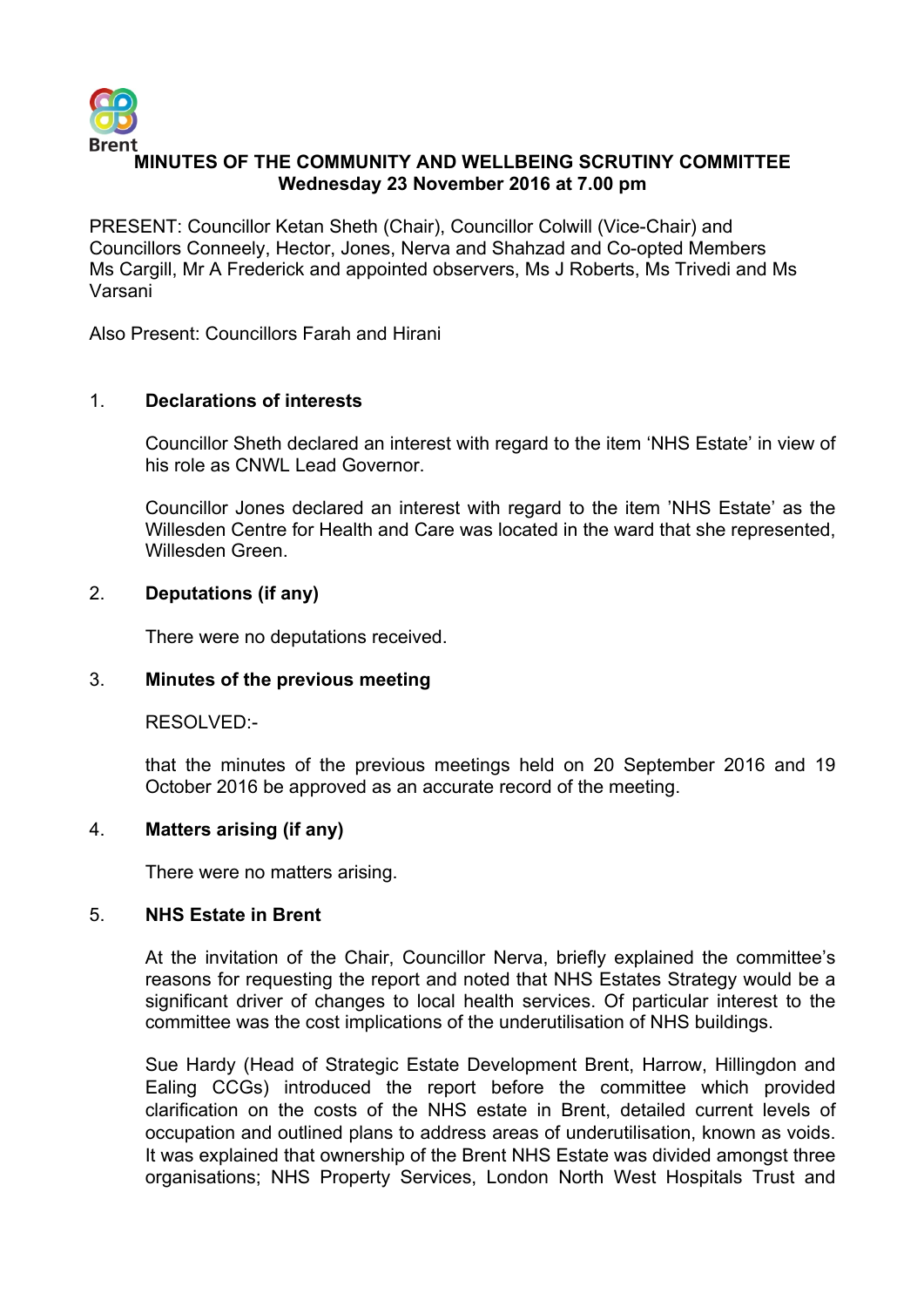Community Health Partnerships. The rent and running costs of these buildings was recovered from the service providers who used the sites and the burden of void space was therefore principally borne by the Brent Clinical Commissioning Group (CCG) who held responsibility for commissioning services, along with NHS England. The Brent CCG was proactively working with the property companies to reduce void space across the Brent NHS estate. A site presenting a particular challenge in this respect was the Willesden Centre for Health and Care, though plans were in place to further reduce the percentage of void space at this site. The committee also heard from Jake Roe (NHS Property Services) who briefly outlined the responsibilities and supporting role played by NHS Property Services.

In the ensuing discussion members queried whether the reorganisation of the NHS had posed difficulties for developing the NHS estate in Brent, whether the facilities comprising the estate were in a good condition and how well situated they were to meet the needs of the borough. Confirmation was sought of the overall cost of void space to the Brent health economy, the specific cost of the void space at Willesden Centre for Health and Care and the strategy for addressing this underutilisation. The Committee questioned how the council could support the CCG in minimising void spaces across the Brent NHS estate and it was queried whether the rental cost of these buildings were typical of the market. A further query was raised regarding whether the CCG had any discretion regarding the NHSE policy of charging market rents. Members questioned whether the CCG had a formal policy on working with the voluntary sector and emphasised the mutual benefit of allowing voluntary organisations to occupy void spaces at reduced rents. A member commented that the requirement for the CCG to fund void spaces undermined the principle on which the CCGs were established and questioned the cost of bureaucracy to the Brent health economy.

Members subsequently queried how Brent CCG worked with the council to appropriately project and respond to the health needs of Brent's residents. Noting that GP services were independent business, it was queried how the CCG would meet commitments to provide health facilities in new private developments. Members highlighted that South Kilburn had not been included as a population growth area and questioned the accuracy of the population projections which stated that the populations of Willesden and Kensal Green were reducing. It was further noted that the report included no reference to facilities on the periphery of the borough which though not in Brent, still served Brent residents. A query was raised regarding how Brent CCG planned for the needs of an aging population. Additional details were sought regarding the rationale for the locations of the planned out-ofhospital hubs and members questioned how Brent residents were involved and consulted in the development of the Brent NHS Estates Strategy.

Sarah Mansuralli (Chief Operating Officer, Brent CCG) advised that the efficacy of the relationship between the CCG and NHS Property Services had improved as the new structure had bedded-down. Paul Cross (NHS Property Services) confirmed that Brent's NHS estate was in a fit state, though there were a few areas that required investment to ensure that they remained fit for future use. Sarah Mansuralli noted that as part of the One Public Estate project, a practical approach was being taken to review whether the effectiveness of the existing estate was being maximised and how better synergy might be achieved with the council.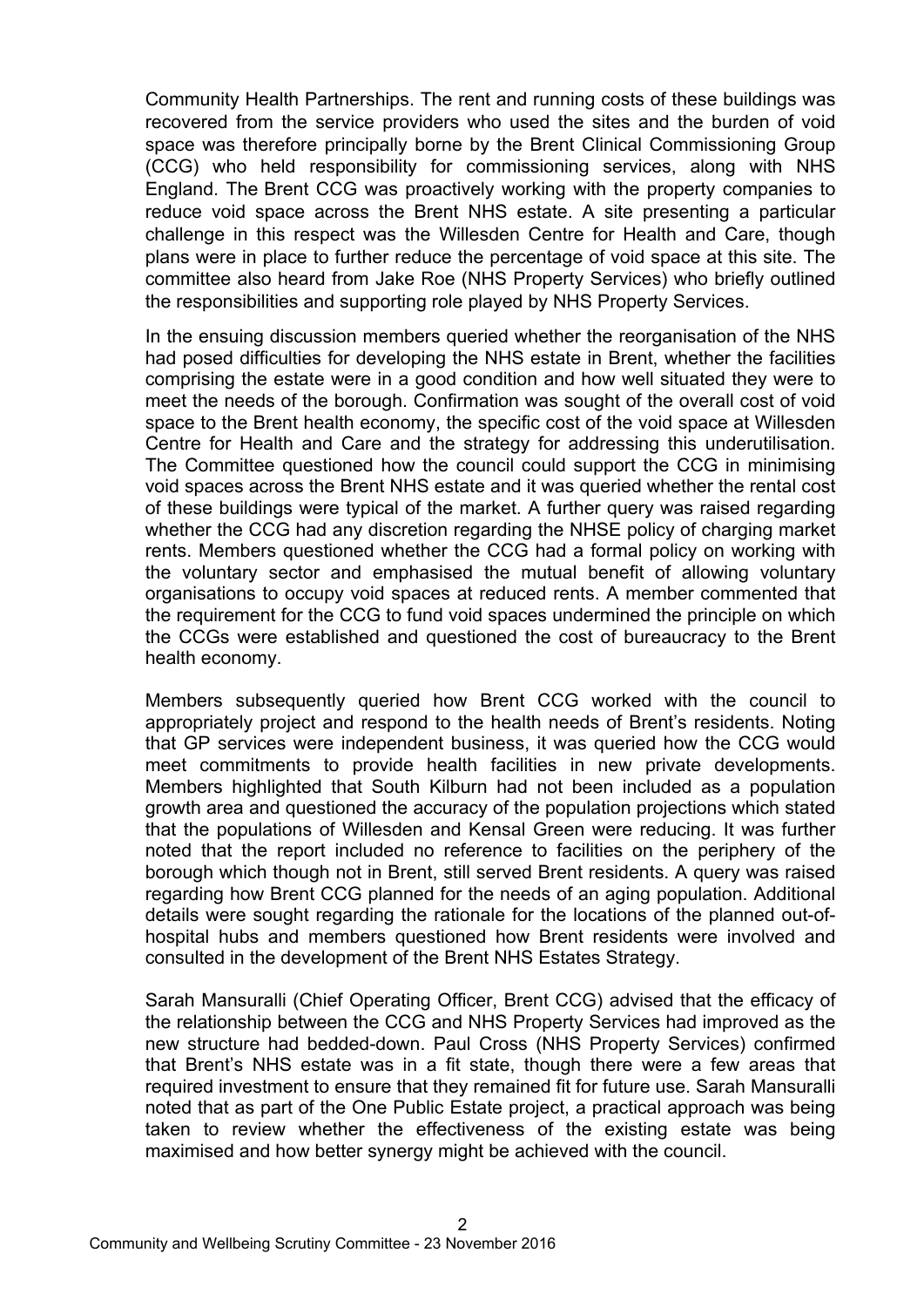Sue Hardy (Head of Strategic Estate Development Brent, Harrow, Hillingdon and Ealing CCGs) explained that the void space at Willesden Centre for Health and Care had been reduced from 25 per cent for 2014/15 to 19 per cent in 2015/16. As the annual costs for the site amounted to £5.6million, it was acknowledged that costs for the void space at this location equated to approximately £1m for 2015/16. The total cost of void space across the Brent NHS estate was circa £2million per annum. It was emphasised that it was Department for Health policy, endorsed by NHSE, that required CCGs to pay for void spaces in NHS Property Services buildings. Sarah Mansuralli advised that in line with the out-of-hospital strategy and the Sustainability and Transformation Plan (STP), Brent CCG was working to bring more services out in to the community and these would be accommodated within the existing NHS estate; this was an incremental approach to reducing void space and maximising use of the estate.

Sue Hardy confirmed that the rental costs of buildings within the estate were typical of the specialist market for health provision but were higher than the market rent for general office space. Jake Roe (NHS Property Services) advised that the move to charge market rent for NHS buildings was determined by Department for Health and NHSE policy. Sarah Mansuralli advised that the Brent CCG was currently working with the Brent Council for Voluntary Services to identify how to support voluntary groups to increase their ability to meet these rents. In view of the committee's comments, Brent CCG could explore the possibility of releasing void space on a sessional basis for use by the voluntary sector. A written response would be provided regarding the query on cost of bureaucracy to the Brent CCG.

Addressing members' queries on the work between Brent CCG and the Council, Sue Hardy advised that Brent CCG had contributed to the Local Development Framework and planning guidance and would continue to work to align the NHS Estate Strategy with council policy to ensure that this informed planning decisions. Members heard that Brent CCG was strongly guided by the Council's Planning team regarding the type of units that would be delivered by developments when anticipating health infrastructure requirements. In response to members concerns regarding the accuracy of the population projections, Sue Hardy advised that the figures referred to in the report were provided by the GLA and following the meeting, members would be signposted to where these figures could be accessed. It was confirmed that Brent CCG took account of the population profile when planning primary and community care provision and reviewed this annually. Sarah Mansuralli explained that the three out-of-hospital hubs referred to in the report had been identified in 2014, prior to the STP and One Public Estate programme and reflected a practical assessment of where there was scope for extension in the NHS estate. The locations and numbers of the hubs were currently being reviewed as part of the work between Brent CCG and the council. Consultation with the public was being undertaken under the STP; this included stakeholder engagement and the testing out of various scenarios with different groups.

The Chair thanked the representatives of the Brent CCG and NHS Property Services for their contribution to the meeting.

RESOLVED: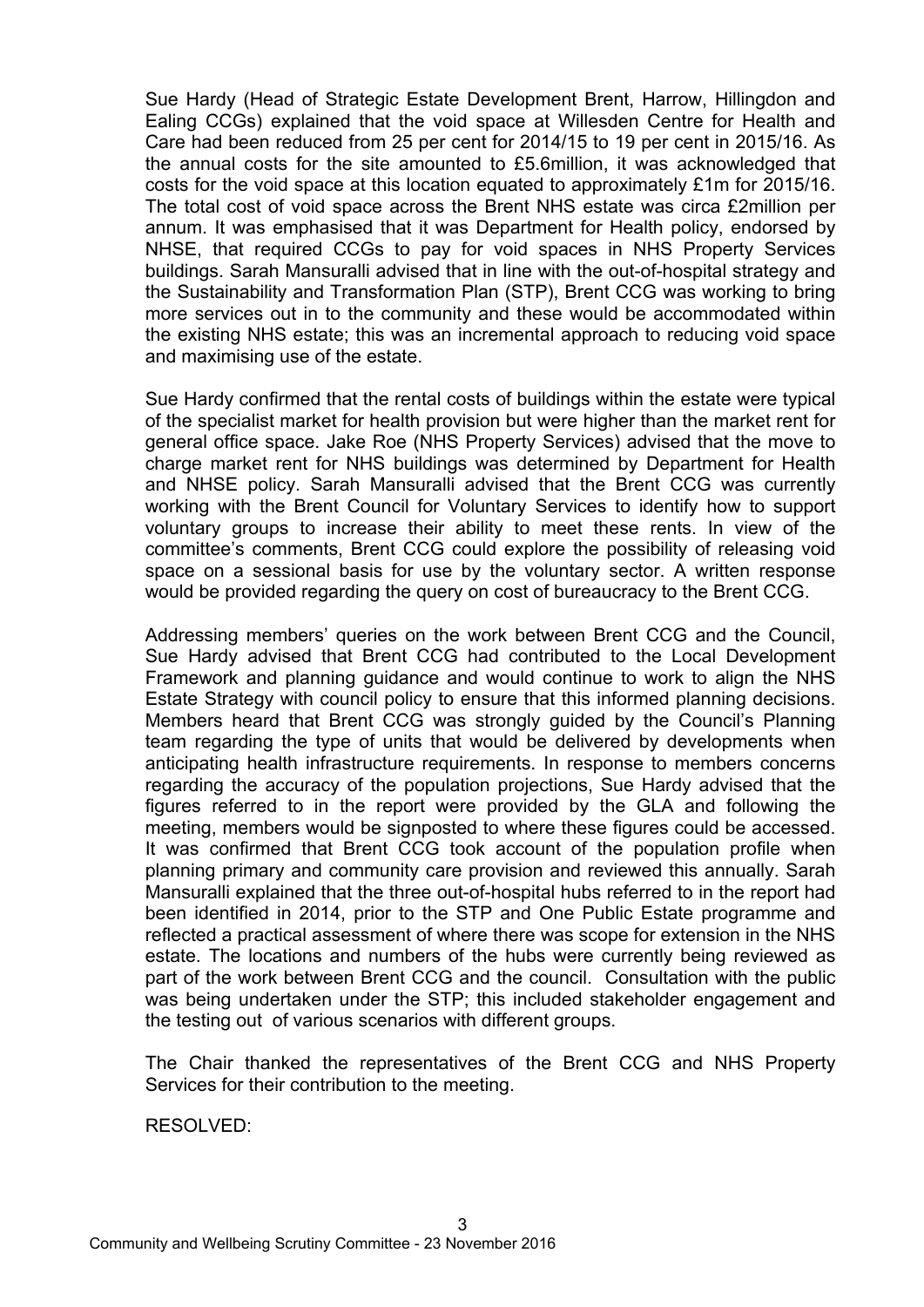- i) That Brent Clinical Commissioning Group together with NHS Property Services develop a Social Value Policy detailing how to maximise use of void space in NHS buildings by the Voluntary Sector;
- ii) That the Brent Clinical Commissioning Group detail in its commissioning intentions how it will use the Estates Strategy to support and enable the voluntary sector;
- iii) That a report be submitted to the Health and Wellbeing Board on how social value could be incorporated into the NHS Estates Strategy;
- iv) That future reports from the Brent Clinical Commissioning Group and NHS partners detail in full at the start of the report the engagement activity undertaken or due to be undertaken;
- v) That the NHS Estates Strategy include South Kilburn as a growth area.

# 6. **Brent Local Safeguarding Children Board (LSCB) Annual Report 2015-16**

The Independent Chair of the Local Safeguarding Children's Board (LSCB), Mike Howard, introduced the LSCB Annual Report 2015-16 to the committee. Members heard that following his appointment in June 2015, Mike Howard had reviewed the existing structure and model of operation of the Board and, having taken advice, had implemented a number of changes. In particular, the membership of the board had been amended to reduce the number of Local Authority Officers and add new members including schools, Barnardos charity and the QPR Community Trust. Ofsted had inspected the Board and published its report in November 2015. The Ofsted report acknowledged that the Board was in a state of change and had made a number of constructive recommendations, in particular regarding Section 11 audits, performance data and increasing the involvement of the voluntary sector. Having reviewed best practice for Section 11 audits, a new approach would be employed going forward which would comprise a straight forward questionnaire to be completed by relevant agencies to assess employee understanding of safeguarding responsibilities and identify how gaps in knowledge would be addressed. In concluding his introduction, Mike Howard highlighted that following a government commissioned review of Local Safeguarding Children Boards, significant legislative changes to LSCBs over the next few years were anticipated.

Members queried the effectiveness of the relationships between different agencies across Brent, how this compared with other London boroughs and the powers of the Board to challenge organisations. Questions were raised regarding the involvement of local communities, plans for wider engagement, including with young people and perceived gaps in voluntary sector representation. The committee sought Mike Howard's view on the safety of children in Brent who were at risk from harm, the efficacy of Brent professionals at recognising children at risk and the safeguarding performance of Brent's schools. The committee questioned how the Board ensured that organisations had appropriate safeguarding policies and procedures. Further queries were raised regarding the quality of frontline activity and the mechanisms for assessing this. Noting that the Brent LSCB budget had been static for the past three years, a member queried whether this limited the work undertaken by the Board. Details of the board's comparative performance against other London boroughs were sought. With reference to the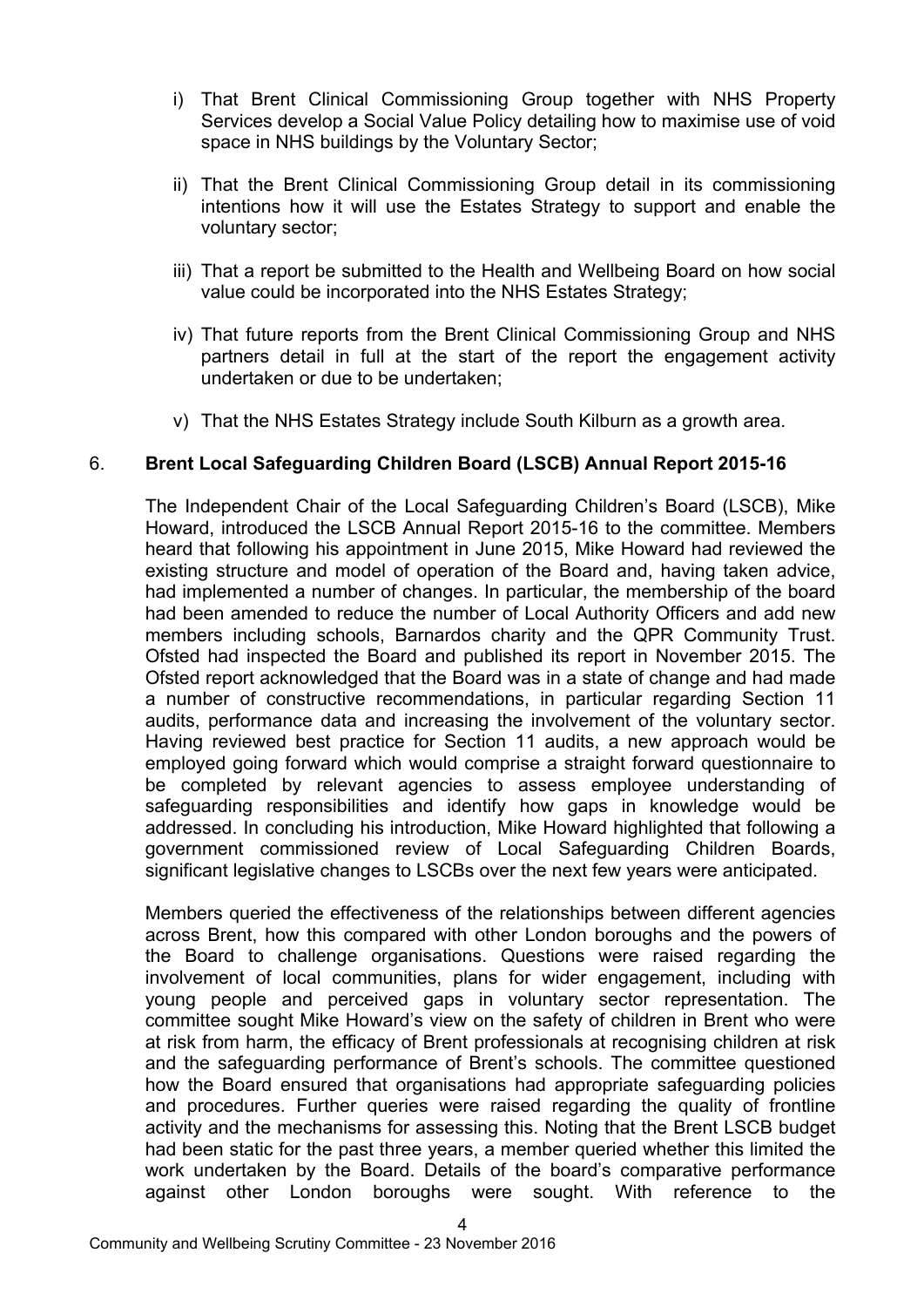recommendations made by Ofsted, a Member queried how the Board had pursued improved links with Family Justice and the Health and Wellbeing Board and what work had been undertaken on performance data. Further information was sought on the link between the Local Safeguarding Adults Board and the LSCB.

In response, Mike Howard advised that strategic level cooperation between agencies was variable; for example engagement with the Central and North West London NHS Foundation Trust was good. However, the London Community Rehabilitation Company had notified the Chairs of the various London Borough LSCBs in August 2016 that due to staff reductions it would no longer attend meetings of the LSCBs. The Board had no powers to compel or punish organisations for lack of engagement and could only lobby responsible parties. Mike Howard emphasised that he met regularly with the Council's Chief Executive, Strategic Director for Children and Young People, the Leader of the Council and Lead Member for Children and Young People. Turning to queries regarding the involvement of community members, Mike Howard explained that the board had a 'Community Reference Group' which included three members of the local community and had held meetings at various locations around the borough. Attendance at these meetings by the public had been poor and the board was working with organisations such as Catalyst Housing and Brent Youth Parliament to improve this. Mike Howard further advised that in his capacity as Independent LSCB Chair he attended a number of other groups to maintain necessary links and would welcome suggestions regarding other organisations.

Mike Howard explained that he had confidence in the professionals who worked on the Brent Family Frontdoor Service (Multi Agency Safeguarding Hub (MASH)), which received and assessed approximately 350 referrals per week and felt that agencies worked together well when a child was identified as being at risk of harm. The commitment and effectiveness of Brent CCG was highlighted and particularly that of Doctor Arlene Baroda (Designated Doctor for Safeguarding Children, Brent CCG). Mike Howard further emphasised the importance of working with organisations such as the QPR Community Trust, who regularly interacted with children, to help to ensure that those organisations were able to identify those at risk of harm. It was hoped that fuller assurances regarding the efficacy of Brent's agencies in meeting their safeguarding responsibilities could be given after Section 11 audits were completed by all agencies. With regard to Brent's schools, the committee was informed that 96 per cent of Brent's schools had good or outstanding Ofsted ratings, which could not have been achieved if there were any safeguarding concerns. The remaining three schools all had good safeguarding policies in place.

The committee was advised that as Chair of the LSCB, Mike Howard was able to gain insight into operational frontline activity by conducting visits, meeting regularly with senior members of the agencies and undertaking policy and case audits. It was acknowledged that Brent's LSCB budget was one of the lowest in London and nationally and this meant that the Board was very dependent on the support and facilities of the council. It was felt that the work of the Board would benefit from having a dedicated data analyst, policy officer and training co-ordinator; this latter post could open up possibilities for income generation. The comparative performance of the board was felt to be middling, with the Ofsted rating of 'requires improvement' held by several London Borough LSCBs. Addressing members' questions regarding the Ofsted recommendations, Gail Tolley (Strategic Director for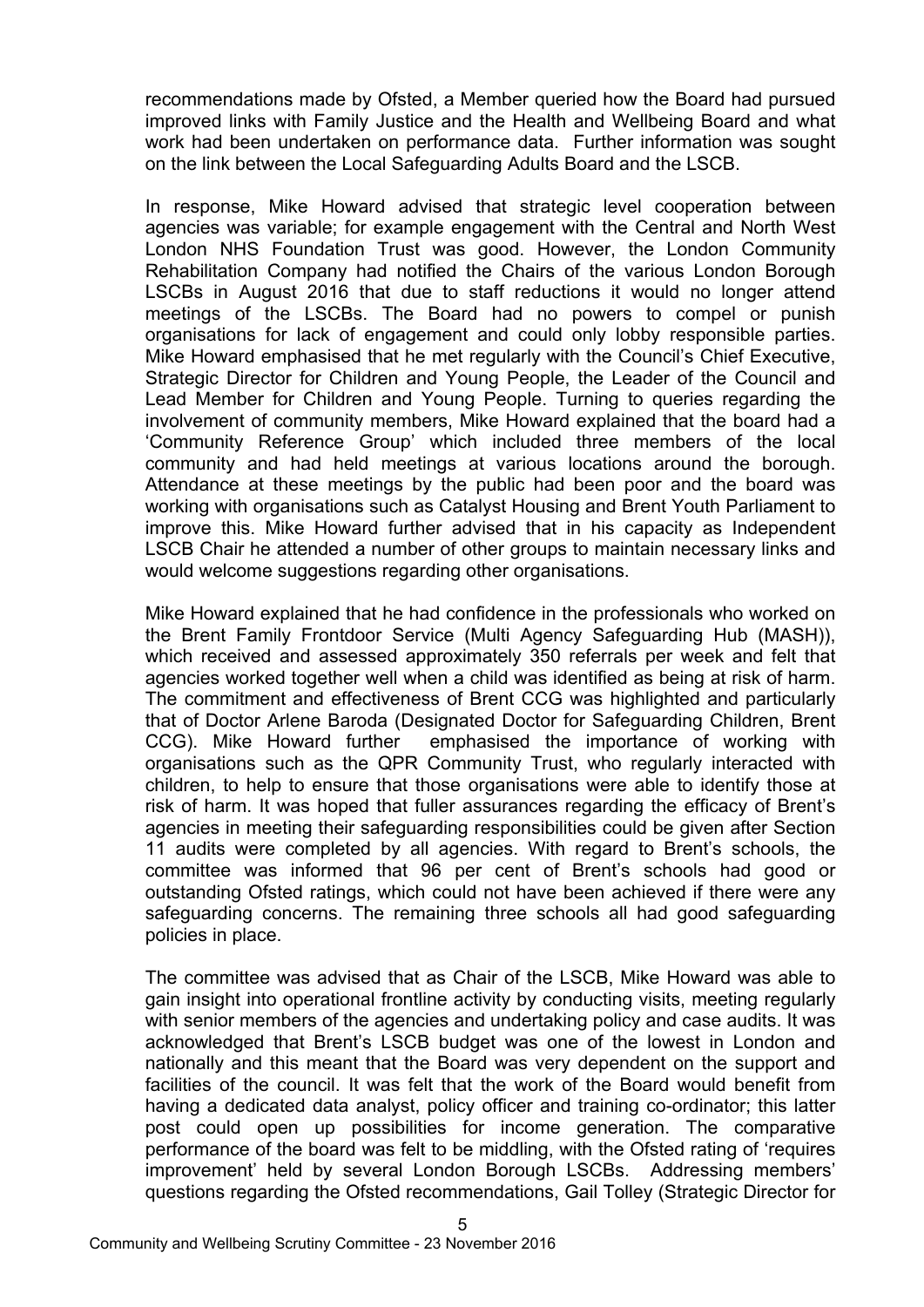Children and Young People) noted that the Independent LSCB Chair was a member of the Children's Trust which was a sub-group of the Health and Wellbeing Board. Mike Howard further advised that the Family Justice Board did not welcome individual LSCB engagement but maintained a link through the London Safeguarding Children's Board. In addition, Brent LSCB had a Magistrate member who also sat on the Family Justice Board. Criticism by Ofsted regarding performance data was considered to be fair and work was underway to develop a performance data dashboard.

The committee thanked Mike Howard for his attendance and contribution to the meeting.

#### RESOLVED:

- i) That a letter be written on behalf of the committee to the Commissioner of the Metropolitan Police and Deputy Mayor for Policing and Crime expressing concern regarding the level of engagement by the Metropolitan Police with the Brent Local Safeguarding Children's Board;
- ii) That a letter be written on behalf of the committee to the Members of Parliament for Brent expressing concern regarding the level of engagement by the London Community Rehabilitation Company (CRC);
- iii) That as part of the budget making process, the council consider how it can provide additional funding to the Brent Local Safeguarding Children's Board in order to improve value for money;
- iv) That the Chair of the Brent Local Safeguarding Children's Board be thanked for his work on behalf of the Board.

# 7. **Housing Needs: Supporting Vulnerable Households**

Councillor Farah (Cabinet Member for Housing and Welfare Reform) advised that the report before the committee provided an update to members regarding an issue identified via a Local Government Ombudsman (LGO) complaint. The LGO had issued a joint report against the London Boroughs of Brent and Ealing on 8 August 2016. The report related to the Housing Needs Service's and Brent Housing Partnership's (BHP) handling of a BHP tenant's request for urgent rehousing due to domestic violence in 2014. Considerable improvement had since been made. Laurence Coaker (Head of Housing Needs) briefly outlined the report to the committee advising that it set out the statutory framework within which the Housing Needs Service operated, identified the domestic abuse risk management pathways and the potential options which could be offered in such circumstances.

The Committee sought details of the training put in place to improve awareness within the Housing Needs Service of domestic violence policies and the feedback mechanisms employed to provide ongoing assurance that this training was sufficient. Clarification was sought on whether the options identified in the report were open to private tenants and homeowners as well as BHP tenants. Members queried what partnership arrangements were in place to ensure that housing providers were appropriately aware of the various options that might be available to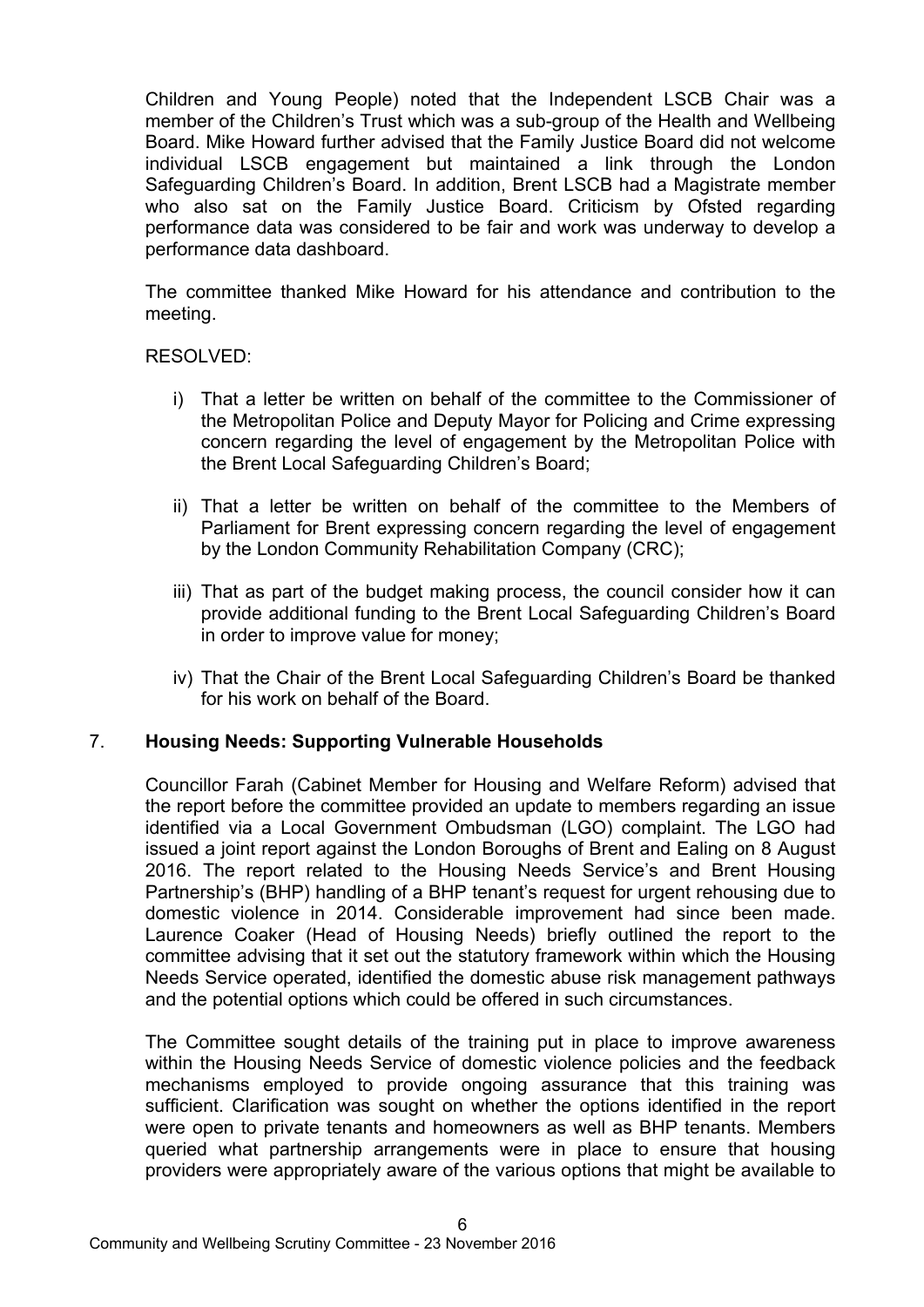vulnerable tenants. It was further queried how the review process for the West London Domestic Violence Reciprocals Scheme had been amended.

Laurence Coaker advised that all frontline Housing Needs officers received training to ensure that they were aware of all of the options open to households fleeing domestic violence. There had been a one-off training session provided in response to the LGO case; however, the Housing Needs Service had a mandatory cyclical annual training programme for officers. Consideration was also being given to initiating secret shopper testing for the whole of the Multi Agency Risk Assessment Conference (MARAC) service, led by Hestia, which dealt with domestic violence cases assessed as high risk and into which the Housing Needs Service fed. Members were further advised that the aim of the Housing Needs Service was the prevention of homelessness and therefore support would be offered regardless of a person's tenancy arrangements; however, some options would not be applicable to particular circumstances. The protocol for the West London Domestic Violence Reciprocals Scheme was currently being reviewed by representatives of member boroughs; once this was signed off at Head of Service level, it would be fed back into the training programme for Housing Needs officers.

A Member highlighted the importance of the services provided by Hestia and the committee agreed that a committee visit be arranged.

RESOLVED:

- i) That the committee's strong support of plans to undertake mystery shopping as part of the planned service review be noted;
- ii) That the committee receive a report on the learning obtained from the mystery shopping exercise and corresponding service improvement;
- iii) That the appropriate sub-committee of the Adult Safeguarding Board consider the lessons learnt from the case referred to in the report before the committee from the Strategic Director of Community Wellbeing.

# 8. **Update on scrutiny work programme (If any)**

The report from the Director of Policy, Performance and Partnerships was noted.

#### 9. **Any other urgent business**

None.

# 10. **Date of next meeting**

The committee noted that the next meeting was scheduled for 1 February 2017.

The meeting closed at 9.50 pm